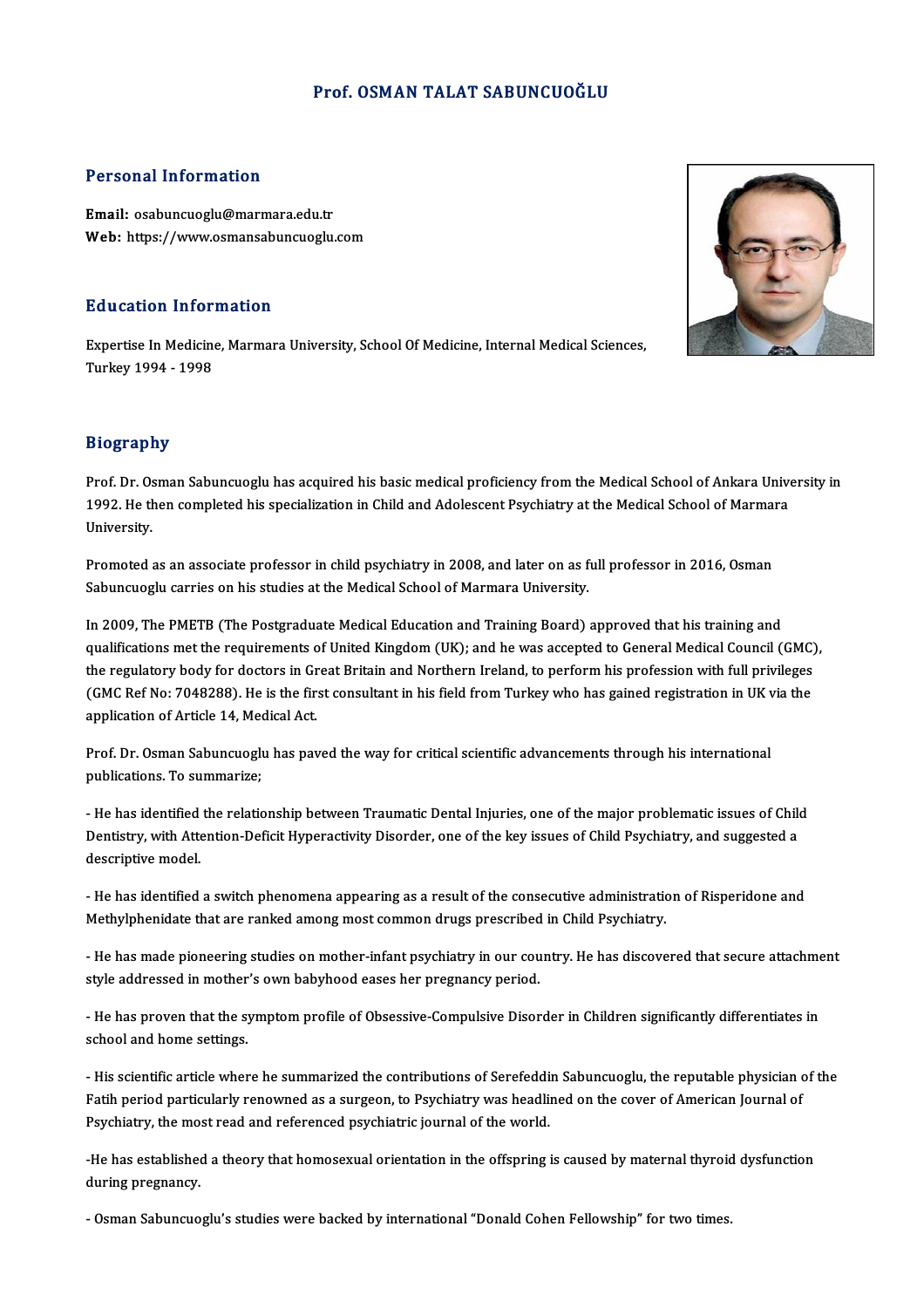- Since psychiatric disorders in childhood are heavily interrelated, Dr. Sabuncuoglu carries out his scientific studies in all<br>fields that may be relevent - Since psychiatric disorder<br>fields that may be relevant.

fields that may be relevant.<br>- Osman Sabuncuoglu is married and the father of Doga Sabuncuoglu.

## Foreign Languages <mark>Foreign Language</mark><br>English, C1 Advanced

English, C1 Advanced<br>Dissertations

Dissertations<br>Expertise In Medicine, Göçe Zorlanan Bir Grup Bulgaristan Türk'ü Çocuk ve Ergende Psikiyatrik-Psikolojik Durum,<br>Marmare University, Tın Felsiktesi, Dabili Tın Bilimleri Bölümü, 1998 Basser tatrons<br>Expertise In Medicine, Göçe Zorlanan Bir Grup Bulgaristan Türk'ü Ço<br>Marmara University, Tıp Fakültesi, Dahili Tıp Bilimleri Bölümü, 1998

## marmara university,<br>Research Areas R<mark>esearch Ar</mark><br>Health Sciences

# Academic Titles / Tasks

Professor, Marmara University, School Of Medicine, Internal Medical Sciences, 2016 - Continues Associate Professor, Marmara University, School Of Medicine, Internal Medical Sciences, 2008 - 2016

### Advising Theses

Advising Theses<br>SABUNCUOĞLU O.T. , Psikiyatrik yakınması olmayan çocuklarda anne sütü alım sürelerinin yürütücü işlevlere ve bilişsel<br>düreye etkişinin değerlendirilmesi, Eunertise In Medicine, D.Murat(Student), 2015 rıa vasıng "ricses"<br>SABUNCUOĞLU O. T. , Psikiyatrik yakınması olmayan çocuklarda anne sütü alım sür<br>düzeye etkisinin değerlendirilmesi, Expertise In Medicine, D.Murat(Student), 2015<br>SABUNCUOĞLU O. T. - Dikkat eksikliği bin SABUNCUOĞLU O. T. , Psikiyatrik yakınması olmayan çocuklarda anne sütü alım sürelerinin yürütücü işlevlere ve biliş<br>düzeye etkisinin değerlendirilmesi, Expertise In Medicine, D.Murat(Student), 2015<br>SABUNCUOĞLU O. T. , Dikk

düzeye etkisinin değerlendirilmesi, Expertise In Medicine, D.Murat(Student), 2015<br>SABUNCUOĞLU O. T. , Dikkat eksikliği hiperaktivite bozukluğu tanısı alan çocuk ve ergenlerde sadece anne sütü alım<br>sürelerinin yürütücü işle SABUI<br>sürele<br>2014<br>sapu sürelerinin yürütücü işlevlere ve bilişsel düzeye etkisinin değerlendirilmesi, Expertise In Medicine, M.Yasin(Student),<br>2014<br>SABUNCUOĞLU O. T. , Aile apartmanında yaşamanın çocuk ruh sağlığı üzerine etkilerinin değerlendir

2014<br>SABUNCUOĞLU O. T. , Aile apartma<br>Medicine, S.Yılmaz(Student), 2014<br>SABUNCUOĞLU O. T., Dikket eksikli SABUNCUOĞLU O. T. , Aile apartmanında yaşamanın çocuk ruh sağlığı üzerine etkilerinin değerlendirilmesi, Expertise l<br>Medicine, S.Yılmaz(Student), 2014<br>SABUNCUOĞLU O. T. , Dikkat eksikliği hiperaktivite bozukluğu tanısıyla

Medicine, S.Yılmaz(Student), 2014<br>SABUNCUOĞLU O. T. , Dikkat eksikliği hiperaktivite bozukluğu tanısıyla izlenmekte olan çocuklarda akran örselemesi/<br>zorbalık, Expertise In Medicine, A.Cahid(Student), 2013

# zoroalik, experise in Medicine, A.Canid(student), 2013<br>Articles Published in Journals That Entered SCI, SSCI and AHCI Indexes

- rticles Published in Journals That Entered SCI, SSCI and AHCI Indexe<br>I. Peer victimization in children with attention-deficit/hyperactivity disorder<br>Organul A.C. SARUNCUOČLU O.T. NES TUBLISHED III JOUTHULE T<br>Peer victimization in children v<br>Orengul A.C., SABUNCUOĞLU O.T.<br>ANADOLU BEIKIVATEL BERCISLAN I. Peer victimization in children with attention-deficit/hyperactivity disorder<br>Orengul A. C. , SABUNCUOĞLU O. T.<br>ANADOLU PSIKIYATRI DERGISI-ANATOLIAN JOURNAL OF PSYCHIATRY, vol.19, no.4, pp.405-410, 2018 (Journal<br>Indexed Orengul A. C. , S.<br>ANADOLU PSIKI<br>Indexed in SCI)<br>Commontory ANADOLU PSIKIYATRI DERGISI-ANATOLIAN JOURNAL OF PSYCHIATRY, vol.19, no.4, pp.405-410, 2018 (J<br>Indexed in SCI)<br>II. Commentary on "Gay Male Only-Children: Evidence for Low Birth Weight and High Maternal<br>Miseorriage Pater" fr
- Indexed in SCI)<br>Commentary on "Gay Male Only-Children: Evidence for Low Birth<br>Miscarriage Rates" from the Prenatal Thyroid Model Perspective<br>Sahunguagh: O Commentary<br>Miscarriage R<br>Sabuncuoglu O.<br>APCHIVES OF S Miscarriage Rates" from the Prenatal Thyroid Model Perspective<br>Sabuncuoglu O.<br>ARCHIVES OF SEXUAL BEHAVIOR, vol.47, no.1, pp.323-325, 2018 (Journal Indexed in SSCI)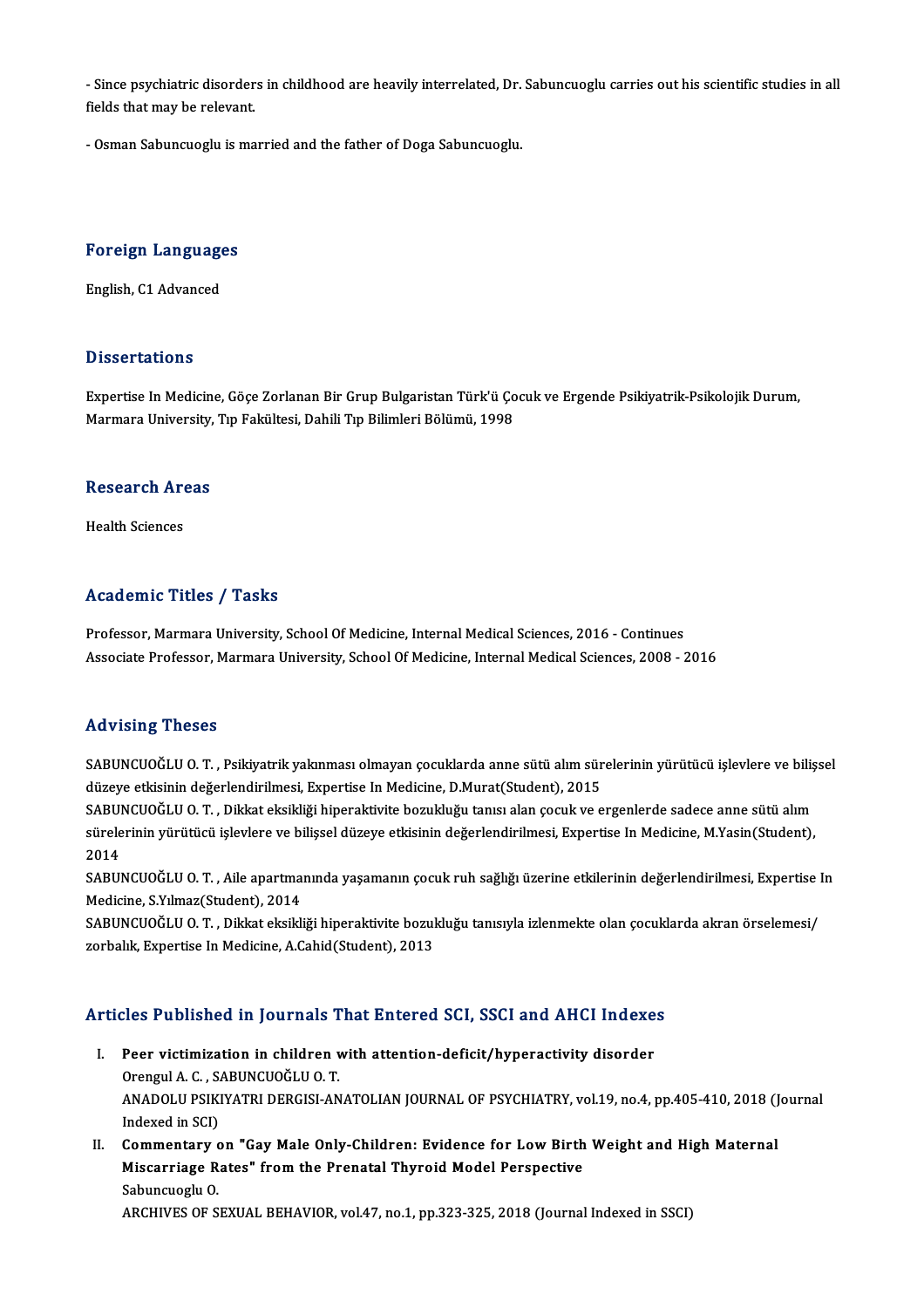| III.  | Empathy and Facial Expression Recognition in Children With and Without Attention-                                |
|-------|------------------------------------------------------------------------------------------------------------------|
|       | Deficit/Hyperactivity Disorder: Effects of Stimulant Medication on Empathic Skills in Children with              |
|       | Attention-Deficit/Hyperactivity Disorder                                                                         |
|       | Gumustas F., Yilmaz I., Yulaf Y., Gokce S., Sabuncuoglu O.                                                       |
|       | JOURNAL OF CHILD AND ADOLESCENT PSYCHOPHARMACOLOGY, vol.27, no.5, pp.433-439, 2017 (Journal Indexed              |
|       | in SCI)                                                                                                          |
| IV.   | The attention-deficit/hyperactivity disorder model for traumatic dental injuries: a critical review              |
|       | and update of the last 10 years                                                                                  |
|       | Sabuncuoglu O., Irmak M.Y.                                                                                       |
|       | DENTAL TRAUMATOLOGY, vol.33, no.2, pp.71-76, 2017 (Journal Indexed in SCI)                                       |
| V.    | Pregnancy health problems and low birth weight associated with maternal insecure attachment style                |
|       | Sabuncuoglu O., Basgul A.                                                                                        |
|       | JOURNAL OF HEALTH PSYCHOLOGY, vol.21, no.6, pp.934-943, 2016 (Journal Indexed in SSCI)                           |
| VI.   | Comment on 'Temperamental and socioeconomic factors associated with traumatic dental injuries                    |
|       | among children aged 0-17 years in the Swedish BITA study'                                                        |
|       | Sabuncuoglu O.                                                                                                   |
|       | DENTAL TRAUMATOLOGY, vol.31, no.5, pp.418, 2015 (Journal Indexed in SCI)                                         |
| VII.  | Therapia, Istanbul                                                                                               |
|       | Sabuncuoglu O.                                                                                                   |
|       | AMERICAN JOURNAL OF PSYCHIATRY, vol.171, no.7, pp.732, 2014 (Journal Indexed in SCI)                             |
| VIII. | Breastfeeding and Parafunctional Oral Habits in Children With and Without Attention-                             |
|       | Deficit/Hyperactivity Disorder                                                                                   |
|       | Sabuncuoglu O., Orengul C., Bikmazer A., Kaynar S.Y.                                                             |
|       | BREASTFEEDING MEDICINE, vol 9, no.5, pp.244-250, 2014 (Journal Indexed in SCI)                                   |
| IX.   | The association of music preferences and depressive symptoms in high school students: A                          |
|       | community-based study from Istanbul                                                                              |
|       | Ekinci O., BEZ Y., Sabuncuoglu O., Berkem M., Akin E., Imren S. G.                                               |
|       | PSYCHOLOGY OF MUSIC, vol.41, no.5, pp.565-578, 2013 (Journal Indexed in SSCI)                                    |
|       | X. Diagnostic categories and treatment modalities in adolescents, referred to marmara university                 |
|       | hospital psychiatric emergency service                                                                           |
|       | Yilmaz S., Yilmaz G., Demir N. U., Findik O. T. P., Aslan H., SABUNCUOĞLU O. T., ARMAN A.                        |
|       | EUROPEAN CHILD & ADOLESCENT PSYCHIATRY, vol.22, 2013 (Journal Indexed in SCI)                                    |
| XI.   | Understanding the relationships between breastfeeding, malocclusion, ADHD, sleep-disordered                      |
|       | breathing and traumatic dental injuries                                                                          |
|       | Sabuncuoglu O.                                                                                                   |
|       | MEDICAL HYPOTHESES, vol.80, no.3, pp.315-320, 2013 (Journal Indexed in SCI)                                      |
| XII.  | Psychosis associated with switching from risperidone to aripiprazole in an adolescent on                         |
|       | methylphenidate treatment                                                                                        |
|       | Ekinci O., Sabuncuoglu O.                                                                                        |
|       | PROGRESS IN NEURO-PSYCHOPHARMACOLOGY & BIOLOGICAL PSYCHIATRY, vol.35, no.2, pp.648-649, 2011                     |
|       | (Journal Indexed in SCI)                                                                                         |
| XIII. | Fluoxetine Induced Fecal Incontinence in a 9 Year Old Child with Autistic Spectrum Disorder: A Case              |
|       | Report                                                                                                           |
|       | Ekinci O., Sabuncuoglu O., Berkem M.                                                                             |
|       | KLINIK PSIKOFARMAKOLOJI BULTENI-BULLETIN OF CLINICAL PSYCHOPHARMACOLOGY, vol.19, no.3, pp.289-293,               |
|       | 2009 (Journal Indexed in SCI)                                                                                    |
| XIV.  | Fluoxetine-induced sleep bruxism in an adolescent treated with buspirone: a case report.                         |
|       | Sabuncuoglu O.T., Ekinci O., Berkem M.                                                                           |
|       | Special care in dentistry: official publication of the American Association of Hospital Dentists, the Academy of |
|       | Dentistry for the Handicapped, and the American Society for Geriatric Dentistry, vol.29, pp.215-7, 2009 (Journal |
|       | Indexed in SCI Expanded)                                                                                         |
|       |                                                                                                                  |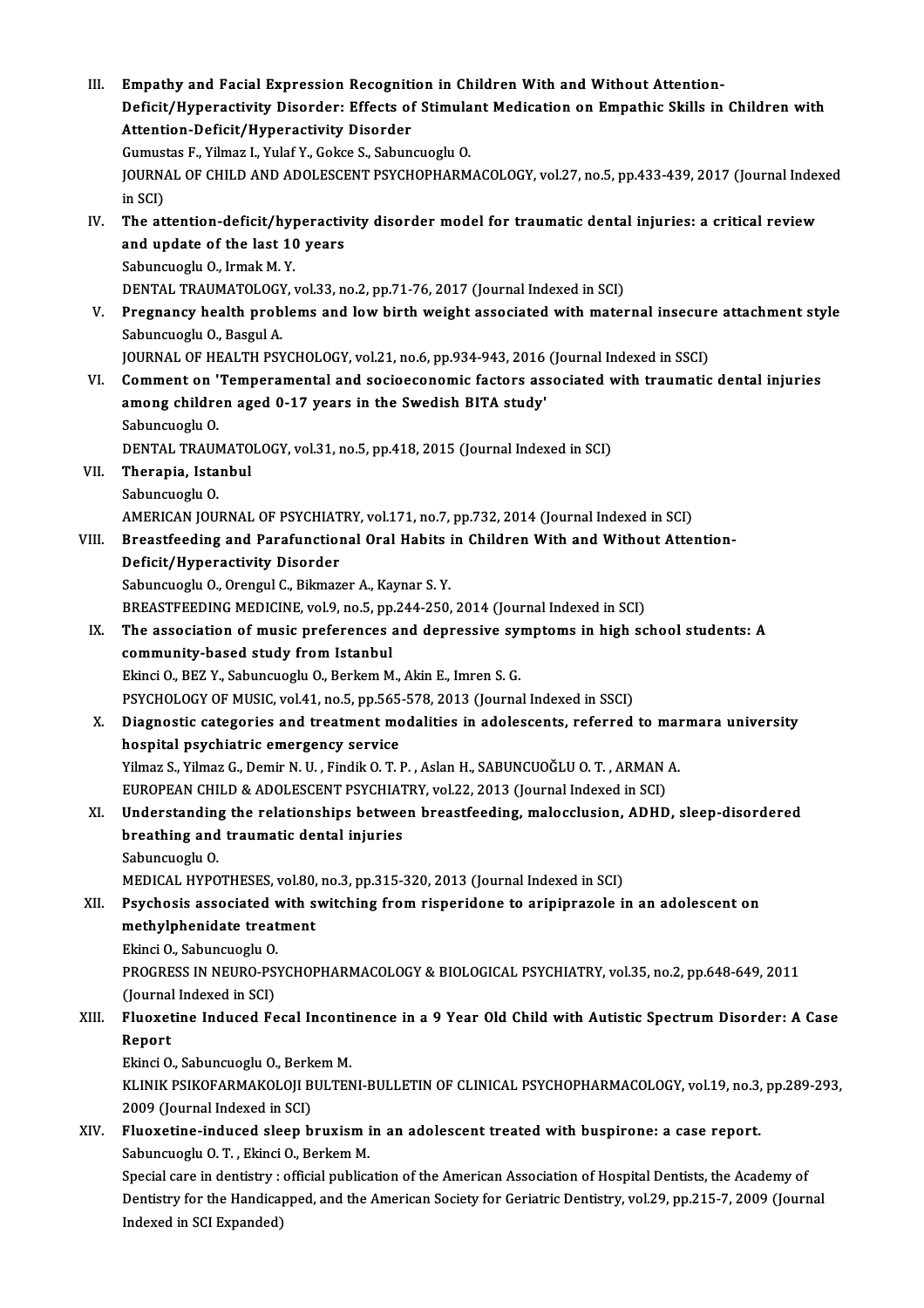| XV.    | Comment on the cover                                                                                                                                         |
|--------|--------------------------------------------------------------------------------------------------------------------------------------------------------------|
|        | Sabuncuoglu O., Ekinci O.                                                                                                                                    |
|        | CLINICAL INFECTIOUS DISEASES, vol.47, no.1, pp.146, 2008 (Journal Indexed in SCI)                                                                            |
| XVI.   | Comment on 'A community based investigation of the association between cannabis use, injuries and<br>accidents'                                              |
|        | Sabuncuoglu O.                                                                                                                                               |
|        | JOURNAL OF PSYCHOPHARMACOLOGY, vol.21, no.5, pp.559, 2007 (Journal Indexed in SCI)                                                                           |
| XVII.  | Traumatic dental injuries and attention-deficit/hyperactivity disorder: is there a link?<br>Sabuncuoglu O.                                                   |
|        | DENTAL TRAUMATOLOGY, vol.23, no.3, pp.137-142, 2007 (Journal Indexed in SCI)                                                                                 |
| XVIII. | Risperidone-to-methylphenidate switch reaction in children: three cases<br>Sabuncuoglu O.                                                                    |
|        | JOURNAL OF PSYCHOPHARMACOLOGY, vol.21, no.2, pp.216-219, 2007 (Journal Indexed in SCI)                                                                       |
| XIX.   | Early color illustrations of psychiatric treatment methods, as drawn by physician Serefeddin<br>Sabuncuoglu (1385-1470).                                     |
|        | Sabuncuoglu O.T.                                                                                                                                             |
|        | The American journal of psychiatry, vol.163, pp.2071, 2006 (Journal Indexed in SCI)                                                                          |
| XX.    | The presentation of childhood obsessive-compulsive disorder across home and school settings - A<br>preliminary report<br>Sabuncuoglu O.T., Berkem M.         |
|        | SCHOOL PSYCHOLOGY INTERNATIONAL, vol.27, no.2, pp.248-256, 2006 (Journal Indexed in SSCI)                                                                    |
| XXI.   | Relationship between traumatic dental injuries and attention-deficit/hyperactivity disorder in<br>children and adolescents: proposal of an explanatory model |
|        | Sabuncuoglu O.T., Taser H., Berkem M.                                                                                                                        |
|        | DENTAL TRAUMATOLOGY, vol.21, no.5, pp.249-253, 2005 (Journal Indexed in SCI)                                                                                 |
| XXII.  | Comment on "A retrospective study of dental behaviour management problems in children with<br>attention and learning problems"                               |
|        | Sabuncuoglu O.T.                                                                                                                                             |
|        | EUROPEAN JOURNAL OF ORAL SCIENCES, vol.113, no.2, pp.184, 2005 (Journal Indexed in SCI)                                                                      |

### Articles Published in Other Journals

- rticles Published in Other Journals<br>I. Attention-Deficit Hyperactivity Disorder Symptoms in A Group of Children Receiving Orthodontic<br> Treatment in Turkey Attention-Deficit Hyp<br>Treatment in Turkey<br>Cons H.A., Kilisosh, H Treatment in Turkey<br>Genc H. A. , Kilicoglu H., Okutan S., Sabuncuoglu O.
	- TURKISH JOURNAL OF ORTHODONTICS, vol.33, no.1, pp.31-36, 2020 (Journal Indexed in ESCI)
- Genc H. A. , Kilicoglu H., Okutan S., Sabuncuoglu O.<br>TURKISH JOURNAL OF ORTHODONTICS, vol.33, no.1, pp.31-36, 2020 (Journal Indexed in<br>II. Life in &lt;i&gt;Family Buildings&lt;/i&gt; as a unique environment in Turkey.<br>Vilm Yılmaz S., Sabuncuoglu O. T.<br>Mental illness, vol.11, pp.7884, 2019 (Journal Indexed in ESCI) Life in <i&gt;Family Buildings&lt;/i&gt; as a unique explained and the explained in ESCI)<br>Mental illness, vol.11, pp.7884, 2019 (Journal Indexed in ESCI)<br>Towards a further understanding of prenatal thuroid th
- Yılmaz S., Sabuncuoglu O. T.<br>Mental illness, vol.11, pp.7884, 2019 (Journal Indexed in ESCI)<br>III. Towards a further understanding of prenatal thyroid theory of homosexuality: Autoimmune<br>thuroiditis, polygystic overy syndro Mental illness, vol.11, pp.7884, 2019 (Journal Indexed in ESCI)<br>Towards a further understanding of prenatal thyroid theory of hom<br>thyroiditis, polycystic ovary syndrome, autism and low birth weight<br>Sehunguagh: 0 Towards a fur<br>thyroiditis, po<br>Sabuncuoglu O.<br>MENTAL ILLNE thyroiditis, polycystic ovary syndrome, autism and low birth weight<br>Sabuncuoglu O.<br>MENTAL ILLNESS, vol.9, no.2, pp.36-41, 2017 (Journal Indexed in ESCI)
- Sabuncuoglu O.<br>MENTAL ILLNESS, vol.9, no.2, pp.36-41, 2017 (Journal Indexed in ESCI)<br>IV. High rates of same-sex attraction/gender nonconformity in the offspring of mothers with thyroid<br>dygfungtion during pregnangy: prepect MENTAL ILLNESS, vol.9, no.2, pp.36-41, 2017 (Journal Indexed in ESCI)<br>High rates of same-sex attraction/gender nonconformity in the off:<br>dysfunction during pregnancy: proposal of prenatal thyroid model<br>Sahungyagh: 0 **High rates of:**<br>dysfunction di<br>Sabuncuoglu O.<br>MENTAL ILLNE dysfunction during pregnancy: proposal of prenatal thyroid model<br>Sabuncuoglu O.<br>MENTAL ILLNESS, vol.7, no.2, pp.42-47, 2015 (Journal Indexed in ESCI)

Sabuncuoglu O.<br>MENTAL ILLNESS, vol.7, no.2, pp.42-47, 2015 (Journal Indexed in ESCI)<br>V. Sibling Death after Being Thrown from Window by Brother with Autism: Defenestration, an<br>Emerging High Bigh Behavior MENTAL ILLNESS, vol.7, no.2, pp.4<br>Sibling Death after Being Thro<br>Emerging High-Risk Behavior.<br>Sehunguagh: 0.T. Jumel: M. Hael: Sibling Death after Being Thrown from Window by Brothe:<br>Emerging High-Risk Behavior.<br>Sabuncuoglu O. T. , Irmak M., Ucok D., Murat D., Tumba C., Yilmaz Y.